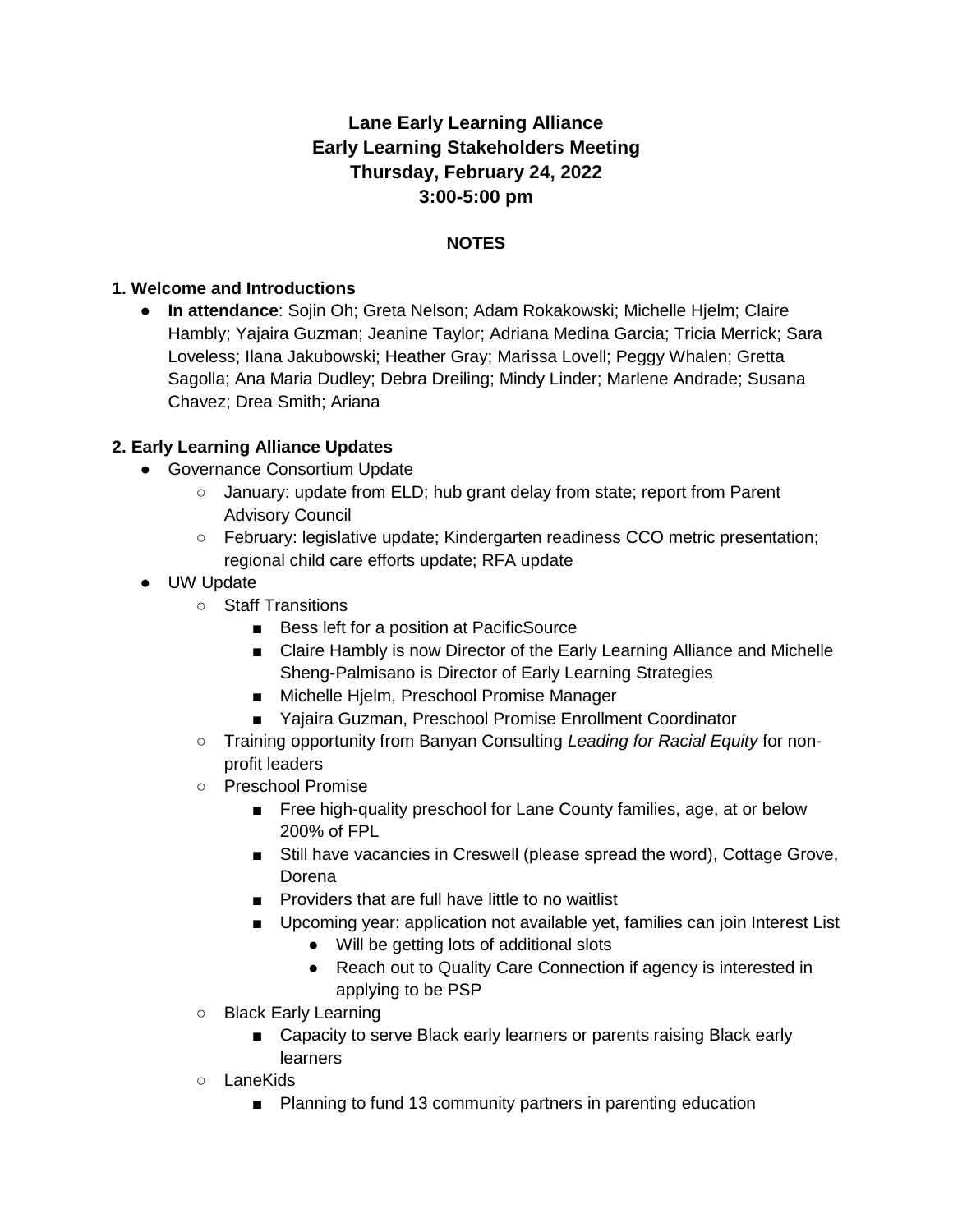- Expanding Triple P offerings; please complete Triple P survey and share parent survey with parents
	- Triple P Provider Survey: <https://www.surveymonkey.com/r/PMHT3YB>
	- Triple P Parent Survey (English)[:](https://www.surveymonkey.com/r/9T6YWS6) <https://www.surveymonkey.com/r/9T6YWS6>
	- Triple P Parent Survey (Spanish)[:](https://www.surveymonkey.com/r/PXGWYYW) <https://www.surveymonkey.com/r/PXGWYYW>
- Triple P Online is free for all Lane County families

## **3. Oregon Kinship Navigator Program**

- Adam Rodakowski, Director of Foster Care, Greater Oregon Behavioral Health, Inc. (GOBHI)
- KEEP for Kin program- <https://oregonkinshipnavigator.org/>
	- KEEP classes for non-child welfare involved families
- Personal connection/support
	- Google meet group
	- Facebook group for grandparents and family members
- Available statewide to all families in Oregon
- Will send out flyers in English and Spanish
- Also have folks check out OKN on Facebook, where we have private support groups for relatives to connect and get support/advice from others: <https://www.facebook.com/OregonKinshipNavigator>

## **4. Agency updates**

- First Place Kids
	- In process of licensing preschool
	- Hiring for teacher, please help spread the word
- Eugene 4J
	- Working on rebooting transitions work; entry into Kindergarten support
	- KITS coming soon
- Family Relief Nursery
	- Hiring multiple positions (Creswell, CG, Drain) teachers, home visitors, aids in the classroom (looking for bilingual, no experience necessary)
	- Renovating space
- Marissa Lovell, Lane County
	- Expanding Family Check Up to all families
- Maternal Child Health
	- Pregnant individuals or new parents, send our way
	- Family Connects was postponed, opening in 2023
- 90by30
	- Parent Cafes are happening; open to partners attending/observing; presented in English and Spanish; ASL available